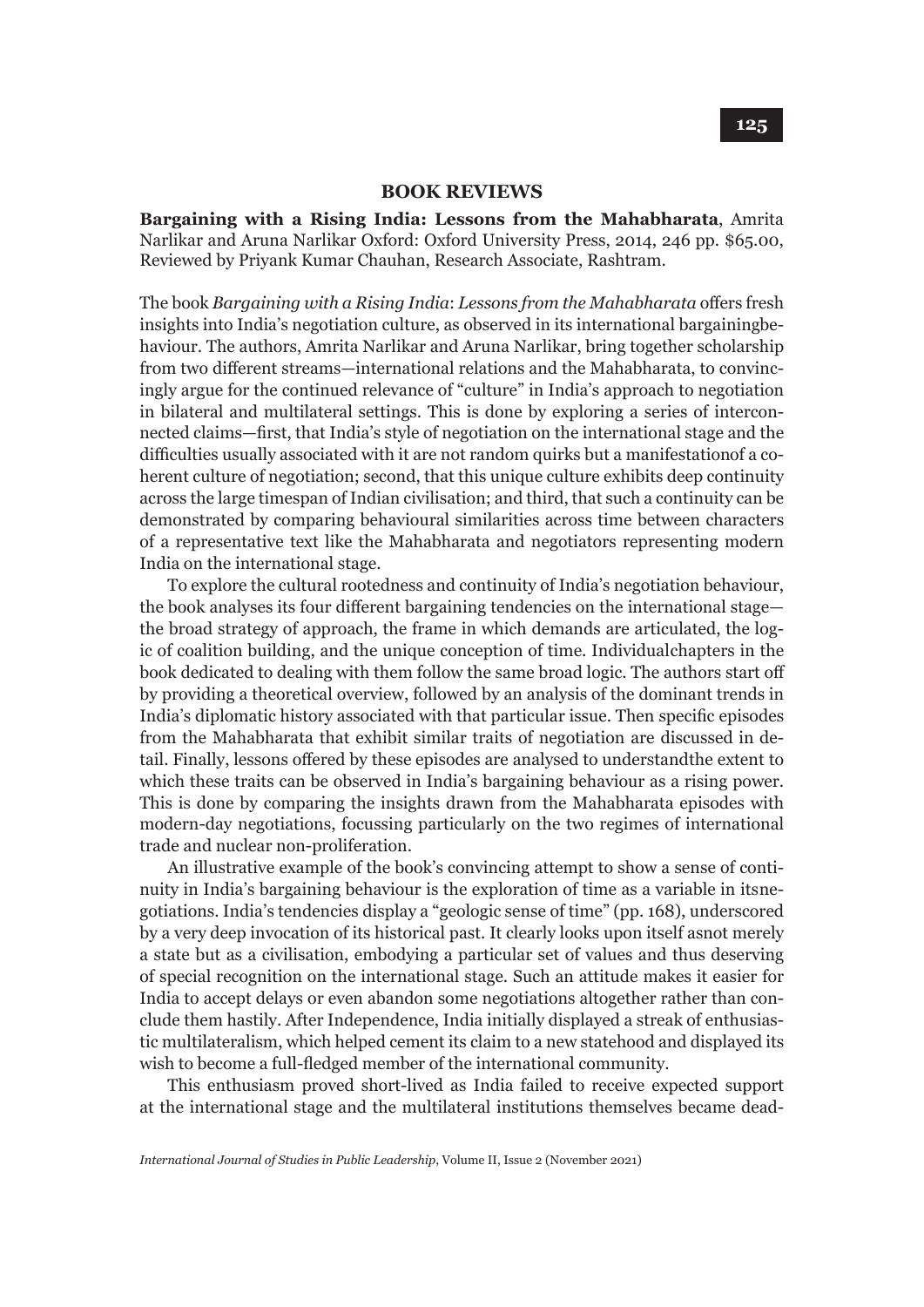locked. Its approach since then has been described as obstructionist, contributing to delays in negotiations where the terms were reasonably friendly. The authors add that culture- specific hypotheses may explain this ready acceptance of delays on the Indian side. They turn to the Mahabharata to explore the relevant episodes, including the setting up of terms for Pandavas' exile after the dice game, Yudhisthira's successful argument for delayed revenge as the virtuous course of action, Krishna's great patience with Shishupala's offences before ultimately killing him, and Bhisma's choice of a prolonged death, all of which deal with the variable of time. All these stories show a ready acceptance of delay over quick action by all sides involved in the negotiations. Time is supposed to have a superior agency of its own, which can always surpass human effort and frustrate human action. The shadow of time stretches far back into the past and human activity can always result in unforeseen and undesirable consequences; caution and patience are always rewarded over hasty action. These insights are then mapped onto India's behaviour as a bargaining party in international negotiations on trade, climate change, and nuclear non-proliferation. On all of these fronts, the insights drawn from the Mahabharata are shown to have keen relevance.

The gist of the book can be described through its broad characterisation of Indian bargaining behaviour, for which it seeks explanations rooted in culture and demonstrates a continuity between the Indian past and the present through the use of the Mahabharata. Indian negotiators in general look at issues from a zero-sum lens and display a marked preference for distributive strategies, where the gain of one side is seen as the loss of another. They tend to formulate demands and arguments in a moralistic tone and display a historical preference for loose coalitions with the like-minded over issue-based alliances. Finally, there is the culture-specific notion of time, through which negotiators display a ready acceptance of delay over hasty action.

This rich and truly interdisciplinary text will make for a highly interesting reading to a whole range of readers. People interested in international organisations, negotiation strategy, and India's foreign policy will find it a substantive contribution that provides a highly original perspective into these fields. The book argues for a uniquely Indian way of bargaining so that the negotiation spaces that Indians create contain multiple presuppositions and are charged with energies that are not immediately visible to the other party. This perspective adds great clarity and will be of use to both Indian and foreign practitioners who deal with one another on the negotiating table. People interested in the Mahabharata or Indian culture in general will also find a special appeal. The book moves beyond the questions of the Mahabharata's originality, interpolation and integrity; it instead makes it the ground for introspecting a fresh, exciting perspective. The Mahabharata is usually associated with themes of war, ethics and morality, but this book places the theme of negotiation at the very core of the epic. From this approach, many crucial episodes of the Mahabharata are reinterpreted as either explicit or disguised attempts at negotiation. It is the success or failure of these attempts and their interwoven unfolding, which pushes the epic forward and gives richness to its plot.

The novelty of its central idea, however, manages to create more questions than the book can answer. Perhaps the biggest question that one is left struggling with at the end of this text is whether or not the Mahabharata is a great teacher when it comes to